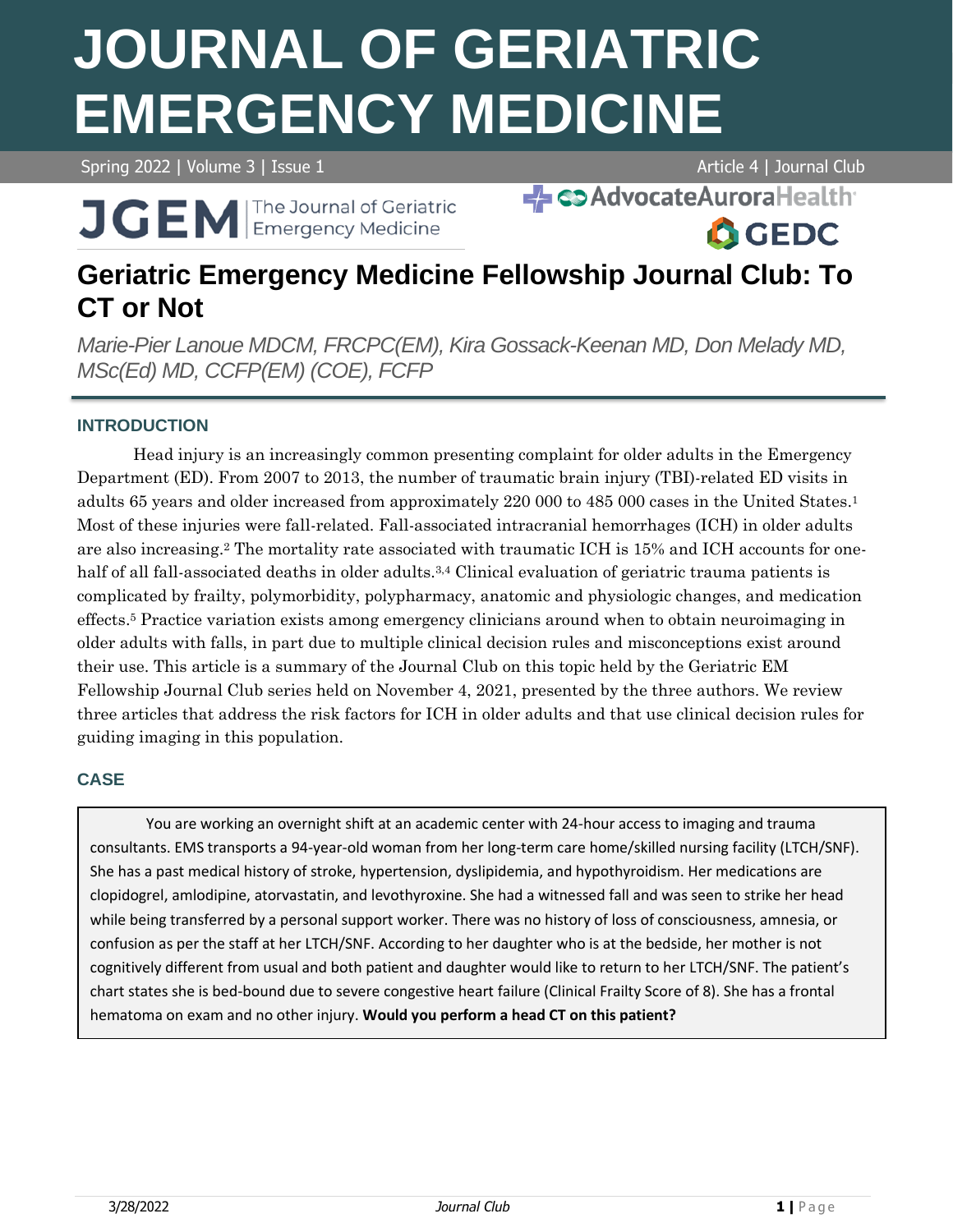#### **Article 1**

Stiell I, Clement C, Rowe B et al. Comparison of the Canadian CT Head Rule and the New Orleans Criteria in Patients with Minor Head Injury. JAMA 2005;294:1511-1518. <https://pubmed.ncbi.nlm.nih.gov/16189364/>

#### **Presenters**

#### Marie-Pier Lanoue MDCM, FRCPC(EM)

#### **What Question Did this Investigation Aim to Answer?**

In the adult population, can the Canadian CT Head Rule (CCHR) and the New Orleans Criteria (NOC) be used to predict neurosurgical intervention and clinically important brain injury (CIBI)?

#### **What Study Design Did the Authors Choose?**

The authors performed a prospective cohort study from June 2000 to December 2002 at 9 community and academic EDs in Canada. Consecutive adult patients aged 16 years and older who presented to the ED with blunt head trauma resulting in mild TBI (GCS 13-15 and loss of consciousness, amnesia, or disorientation) were included. Patients presenting with minimal head injury were ineligible and excluded from this study. Minimal head injury was defined as: no loss of consciousness (LOC), no amnesia, or no disorientation.

Clinically important brain injury was defined as every intracranial bleed except solitary contusion less than 5 mm, localized subarachnoid hemorrhage less than 1mm in thickness, subdural less than 4 mm in thickness and closed depressed skull fracture not involving the inner table. Emergency physicians collected data using a standardized NOC criteria form for every patient with a GCS of 15 and the CCHR criteria for every patient with a GCS 13-15. Emergency physicians underwent a 1-hour training session given by the principal investigator prior to the start of the study.

#### **How did the Authors Interpret the Results?**

2707 individuals with a GCS of 13-15 were enrolled. The CCHR was evaluated on all of those individuals. 1822 individuals had a GCS of 15 and NOC criteria were collected. Patients were mainly men, age range from 16 to 99 years old, with only 11.8% of the NOC group being 60 years or older and only 6.8% of the CCHR group being 65 years or older. The main mechanism of injury was motor vehicle collision (MVC) accident and only 15% of the participants had a fall of less than 5 stairs as the mechanism causing head injury. The two most common clinically important brain injuries encountered were cerebral contusion and subarachnoid hemorrhage. In patients with GCS of 15, both CCHR and NOC had a sensitivity of 100% at predicting both neurosurgical intervention and clinically important brain injury. In patients with GCS 13-15, the CCHR had a sensitivity of 100% at predicting both neurosurgical intervention and clinically important brain injury.

#### **Discussion / How Might this Study Affect your Clinical Practice in the Emergency Department?**

The CCHR and the NOC are two well-known clinical decision rules used in the ED. Despite their frequency of use, there are common misunderstandings about who to apply these rules. Many clinicians interpret the age cut-offs of the rules to imply that all older adults require head CT imaging. The CCHR is applied to individuals with a mTBI, defined as a blunt head trauma with a GCS of 13-15 and loss of consciousness, amnesia, or confusion. For the NOC, patients should have a minor head injury defined as a head trauma with loss of consciousness and a GCS score of 15, to meet the inclusion criteria of the rule. Minimal head injury doesn't meet the inclusion criteria of both NOC and CCHR. Patients 60 years and older aren't deemed to get neuroimaging if they sustained only a minimal head injury.

#### **REMEMBER: To meet the inclusion criteria for the CCHR, your patient must have sustained a mTBI, defined as a blunt head trauma with a GCS of 13-15 and loss of consciousness, amnesia, or confusion. To meet the inclusion criteria of the NOC, your patient must have sustained a head trauma with an episode of LOC and have a GCS of 15. If they didn't have those symptoms, they have a minimal head injury and were not included in the initial studies!**

When looking at the original study, we can conclude adults older than 65 years old who suffered a mild TBI are at increased risk of intracranial hemorrhage. However, if our patient didn't suffer from loss of consciousness, amnesia, or disorientation, and therefore would be defined as having a minimal head injury such that neither the CCHR nor the NOC would be utilized to aid in clinical imaging decisions. ED physicians should use their clinical judgment to decide if imaging is required in those situations. It is important to note that this study examines adults from all age groups and only a small percentage of them were older. Also, the main mechanism of injury was a car accident and not a fall from own height like we tend to see in the older population. Likely due to injury mechanism, most CIBI encountered were cerebral contusions and subarachnoid hemorrhages, as opposed to subdural hematomas which are more commonly seen in older adults.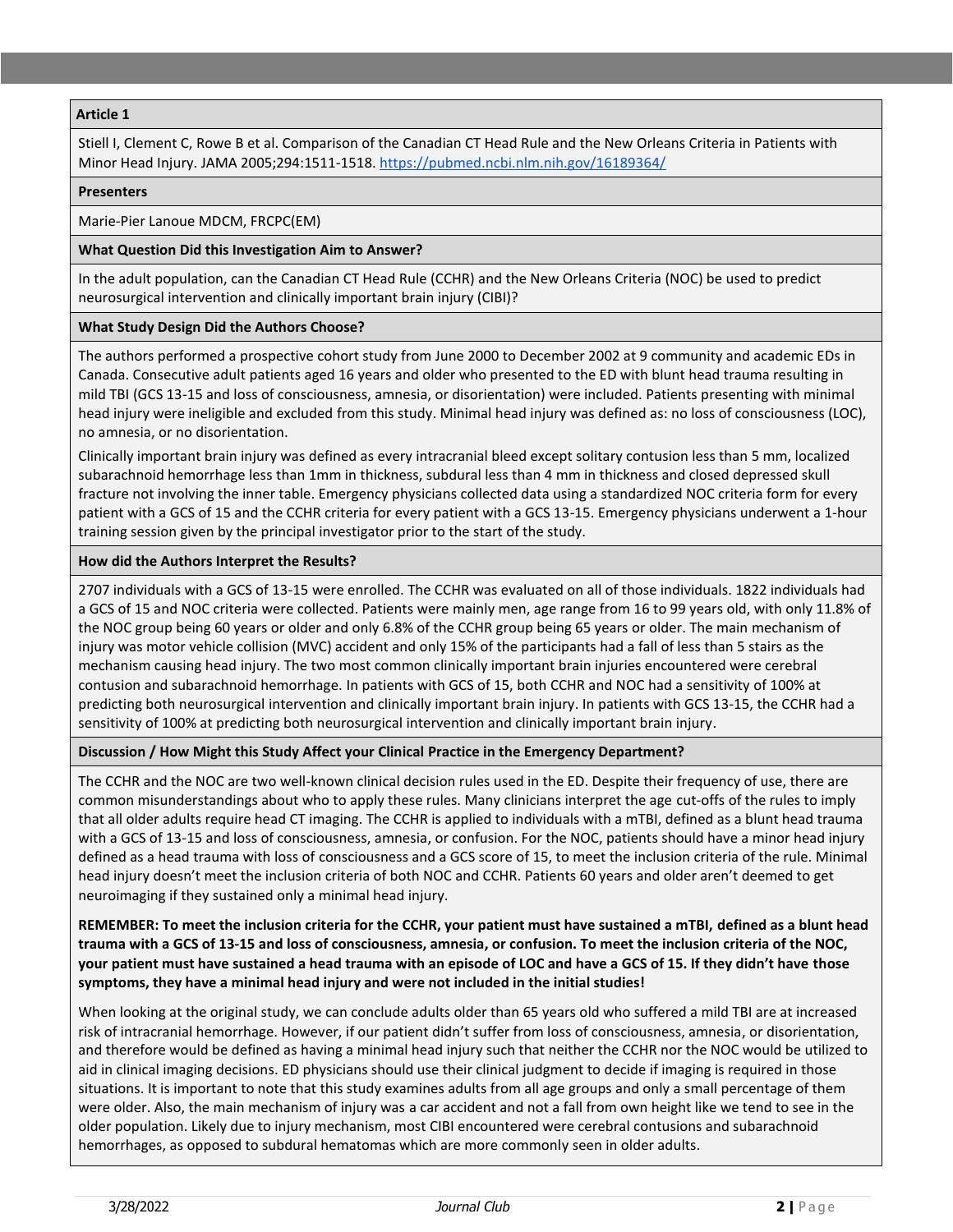#### **Article 2**

De Wit K, Parpia S, Varner C et al. Clinical Predictors of Intracranial Bleeding in Older Adults Who Have Fallen: A Cohort Study. JAGS 2020;68:970-976.<https://pubmed.ncbi.nlm.nih.gov/32010977/>

#### **Presenters**

Kira Gossack-Keenan MD

#### **What Question Did this Investigation Aim to Answer?**

What clinical variables can be used to predict intracranial bleeding in adults aged 65 and older with a fall within the last 48 hours?

#### **What Study Design Did the Authors Choose?**

This was a prospective cohort study across 3 Canadian ED. Inclusion criteria were age 65 or older and a fall (on level ground, off a bed, chair, or toilet, or from 1-2 steps) within the last 48 hours. History of head injury was not a requirement. Patients were excluded if they were transferred from another site, left the ED against medical advice, or if living outside the medical record catchment area.

The primary outcome was intracranial bleeding diagnosed either by CT at the index visit, or within the follow-up period. All patients were followed for 42 days with electronic medical records (EMR) review (regardless of CT at index visit) to look for delayed bleeding. Other data collected included patient comorbidities, medications, Glasgow Coma Scale, signs of head injury, and neurologic abnormalities. Multivariable logistic regression was then used to determine predictors of intracranial hemorrhage (ICH).

#### **How did the Authors Interpret the Results?**

The four clinical factors found to be most strongly independently associated with ICH were: new abnormality on neurologic examination, head laceration or bruise, chronic kidney disease and Glasgow Coma Scale (GCS) reduced from normal. No association was found between anti-platelet or anti-coagulation usage and ICH.

The authors interpreted this to mean that in addition to currently accepted indications, any patients with new neurologic abnormalities or signs of head trauma (laceration or bruise) should receive CT head imaging in the ED.

#### **Discussion/How Might this Study Affect your Clinical Practice in the Emergency Department?**

This study is particularly applicable to patients with a fall without a clear history of head injury. Signs of external head trauma should be a key factor in pushing clinicians to obtain head imaging. This study also provides important data to discuss with oriented patients in shared decision-making regarding head imaging after a fall.

Although an association with anti-platelet or anti-coagulation usage and increased risk of bleeding was not found, further research is needed to examine this lack of association. This study should not be used to justify decisions not to obtain head imaging in patients receiving these medications. Further study is also needed to explore a potential positive association between the presence of chronic kidney disease and the risk of ICH.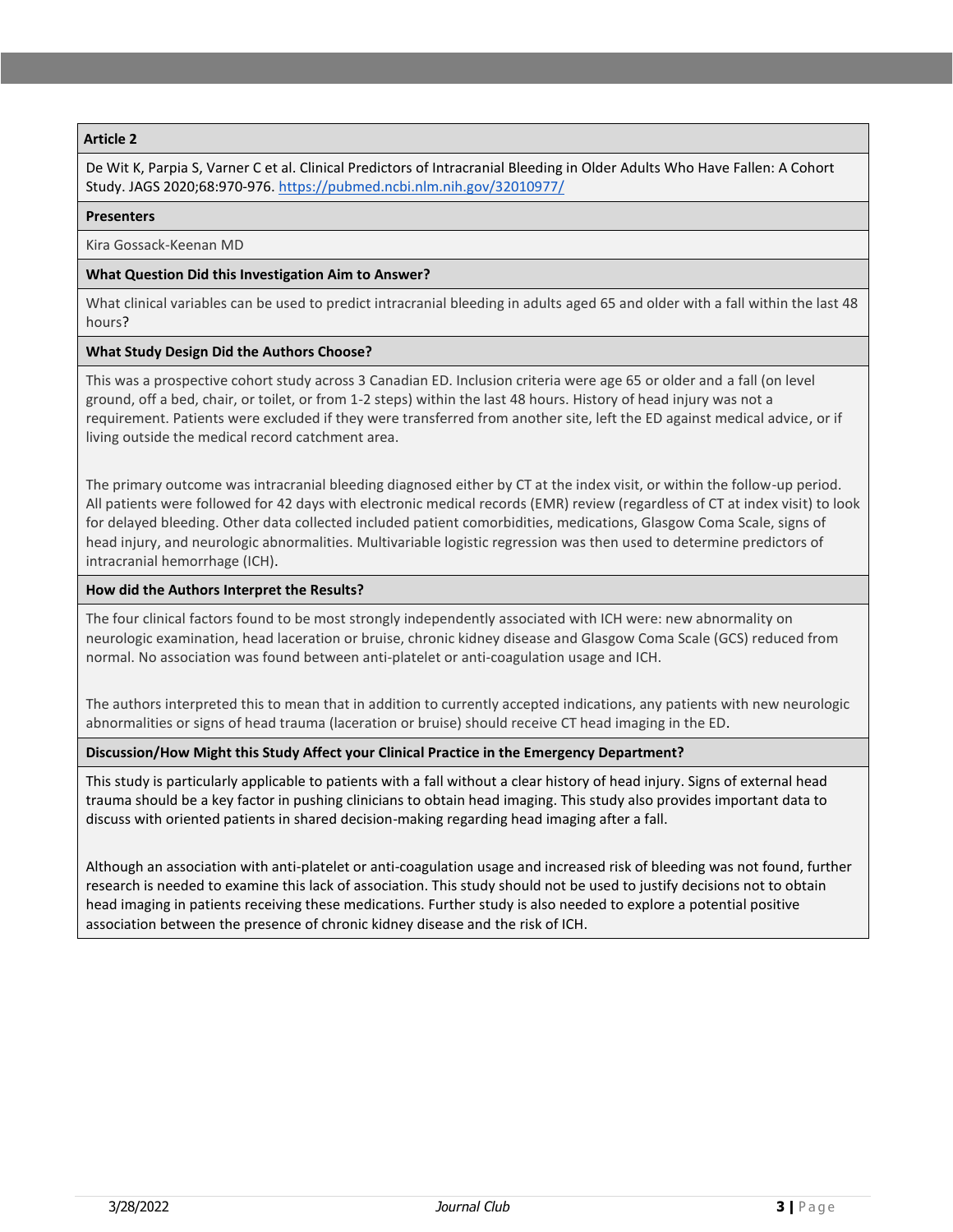#### **Article 3**

Fournier N, Gariepy C, Emond M et al. Adapting the Canadian CT head rule age criteria for mild traumatic brain injury. BMJ 2019;36:617-619.<https://pubmed.ncbi.nlm.nih.gov/31326953/>

#### **Presenters**

#### Marie-Pier Lanoue MDCM, FRCPC(EM)

#### **What Question Did this Investigation Aim to Answer?**

In the adult population with a mild Traumatic Brain Injury (mTBI), does changing the age cutoff for imagine from 65 years old to 75 years old makes us miss clinically important brain injury?

#### **What Study Design Did the Authors Choose?**

The authors performed a retrospective cohort study from 2010 to 2014 in a Level 1 trauma center ED in Quebec, Canada. They recruited patients aged 65 years and older who presented to the ED less than 24 hours after a blunt head trauma resulting in mild TBI (GCS 13-15 + loss of consciousness, amnesia, or disorientation). Those who had had a CT head performed were included. Patients with coagulopathy, taking anticoagulants, those who did not undergo head CT, and those who presented to the ED > 24 hours after their trauma were excluded. Medical records were assessed by 5 research assistants and 5% of those were reviewed by an additional research assistant for interobserver agreement. Clinically important brain injury was assessed by the radiologist and was defined as every intracranial bleed except solitary contusion less than 5 mm, localized subarachnoid hemorrhage less than 1mm in thickness, subdural less than 4 mm in thickness and closed depressed skull fracture not involving the inner table.

#### **How did the Authors Interpret the Results?**

A total of 104 patients met the inclusion criteria. The mean age was 76.9 years and 57.7% of those including were male. 30.7% (32 patients) had a CIBI and 25% of those (8 patients) had no positive CCHR criteria except for age, showing that age is still a risk factor for CIBI after a mTBI. The CCHR kept its 100% sensitivity with an age criterion increased to 75 years old. When going above this limit, some cases of CIBI were missed (3 cases – 9.4% would have been missed with an age criterion of 80 years old). In their cohort of patients, increasing the age criteria to 75 years old would reduce by 25% the use of CT brain in the 65-74 years old age group and missed zero CIBI.

#### **Discussion/How Might this Study Affect your Clinical Practice in the Emergency Department?**

The Canadian CT Head Rule is used worldwide for clinical decisions regarding whether or not to image patients with brain injury. This article further emphasizes the inclusion criteria of mTBI (amnesia, loss of consciousness, or disorientation) of the CCHR. It also demonstrates how age is indeed a risk factor for intracranial hemorrhage. However, it starts an interesting debate of what is old in 2021? In 2001 when the first CCHR studies came out, those > 65 years old were excluded. But with the aging of the population, we see more and more robust older adults. Do the "old" criteria need to change? This study seems to show that "old" is 75 years and older, which would allow us to decrease our usage of the CT brain in the ED for the 65-74 years age group, which will decrease their length of stay in the ED. It is important to keep in mind that this study was done in a single academic and trauma center with a neuroradiologist and the presence or absence of CCHR criteria was determined by the research assistant from the patient record. Meaning that if the clinician didn't note a criterion on the chart, it was considered negative by the research team. This could affect sensitivity.